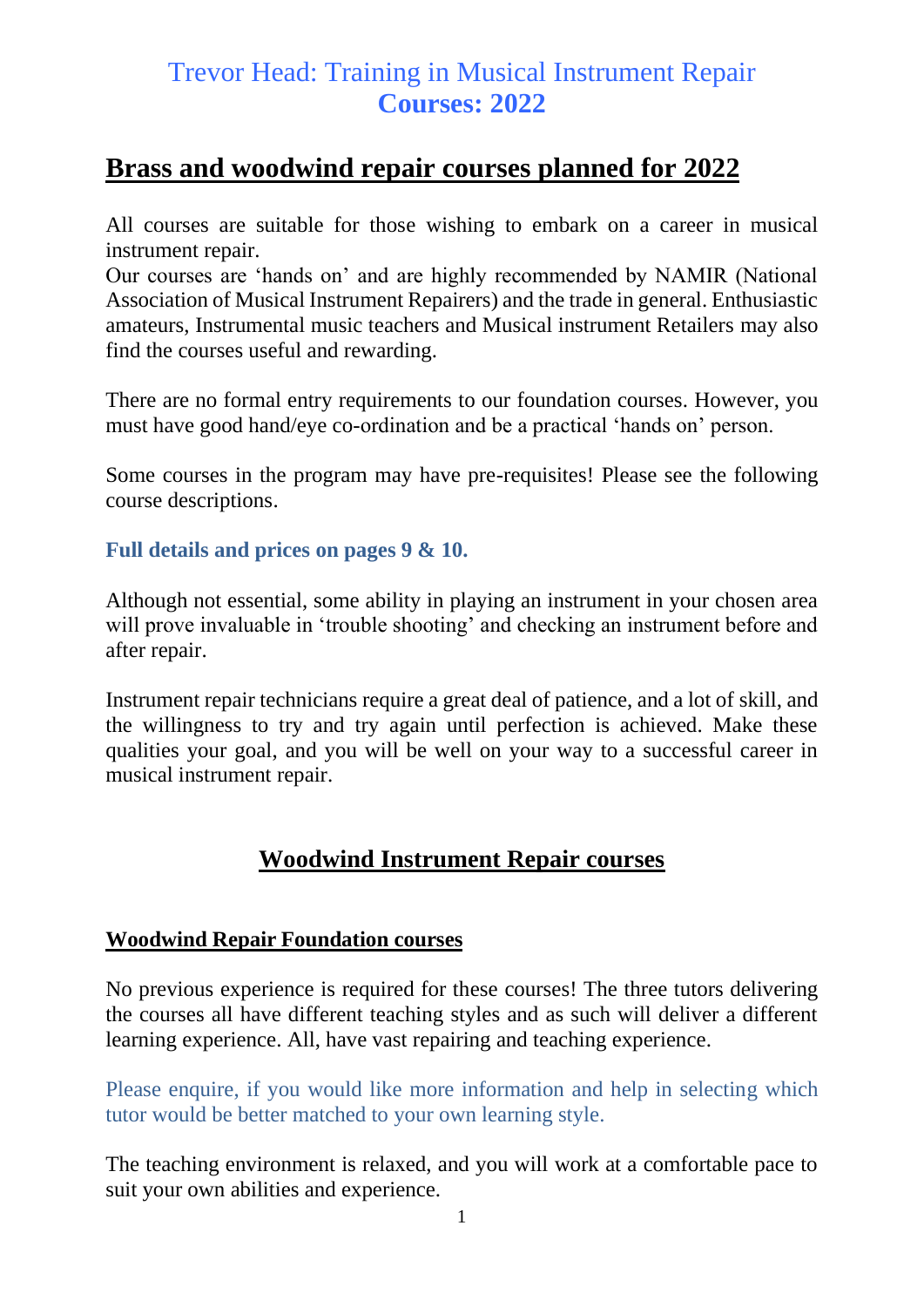#### **Foundation courses Continued…**

General woodwind repair skills will be taught on the clarinet, flute and saxophone.

These will include dismantling procedures, cleaning techniques, pad replacement, pad seating, regulation and tenon re-corking. Some soldering and dent removal will also be included.

Techniques will be demonstrated, and then practised by the students.

In between formal group teaching sessions you will be able to work on any woodwind instrument(s) of your choice in the above-mentioned group.

You will receive a great deal of one-to-one tuition as each student is visited in turn, being guided and advised on the repairs in progress. The group will be frequently drawn together whenever an interesting repair problem occurs!

Double reed instruments (Oboe and Bassoon) may also be touched upon, depending on the general interest within the group, but due to the complexity of these instruments, we advise attending our 4-day specialist double Reed course or workshop once you have completed a foundation course.

The general aims of the foundation course are that you will be able to carry out a full service to the clarinet, flute and saxophone by the end of the week.

You will then make the final adjustments necessary to ensure that the end result is a fine, in tune and beautifully playing instrument.

### **Saxophone Repair for Complete Beginners**

A four-day course starting completely from scratch, devoted entirely to Saxophone Repair.

On completion of this course, you may attend all or any of the following courses:

- Saxophones Galore
- Saxophone and Clarinet (Advanced specialist)
- Any Woodwind Foundation course
- Woodwind Repair Programme: Part One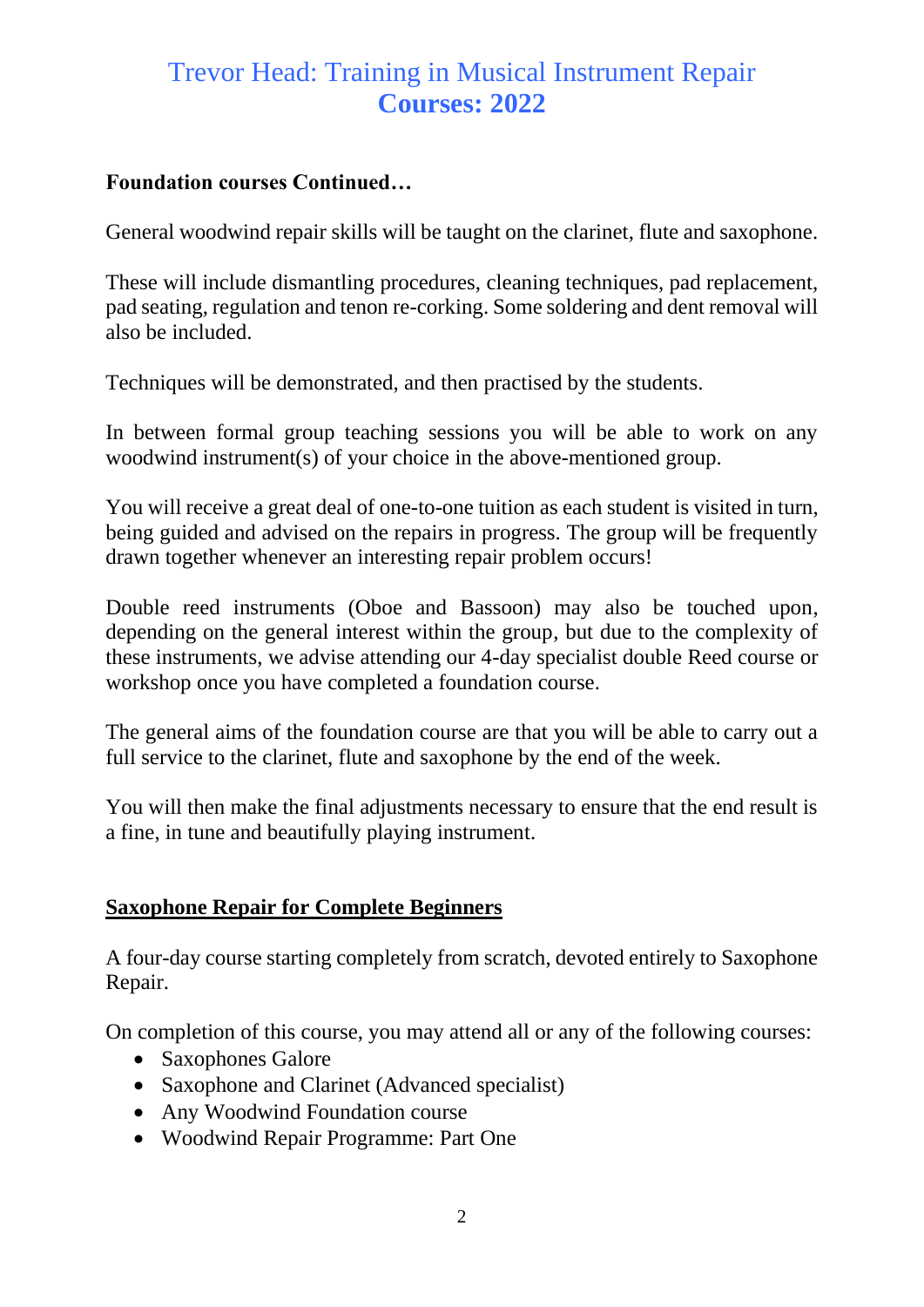### **Flute Repair for complete Beginners**

A four-day course starting completely from scratch, devoted entirely to Flute Repair.

On completion of this course, you may attend all or any of the following courses:

- Flute and Piccolo (Advanced Specialist)
- Any Woodwind foundation course
- Woodwind Repair Programme: Part One

### **Woodwind Instrument Repair Programme with Kate Reynolds**

### *(2 parts/6 days each part)*

*The Part One Course* is a structured and progressive woodwind repair training programme for those students preferring a formal teaching style, and who want to commit to more intensive and lengthy training. With all new techniques and procedures being introduced by demonstrations, followed by student practice.

*The Part Two Course* is the natural progression to a higher level for those students who have attended a 6-day part one foundation course with Kate.

*We strongly advise a minimum of three months of serious practise in between attending a Part one and a Part two course.*

### **Advanced Specialist courses**

Available in the following instrumental areas, you must have first attended a Foundation course:

- Saxophone and clarinet Richard Hamer
- Flute and piccolo Lynne Williams
- Double reeds (Oboe and Bassoon) Iona Walker
- Trombone slides Trevor Head
- French Horns Trevor Head

### *These courses can be repeated by students wishing to develop their skills to a higher level.*

*Be prepared for professional criticism on the above courses! Our aim is to help you develop your personal skills to a higher level.*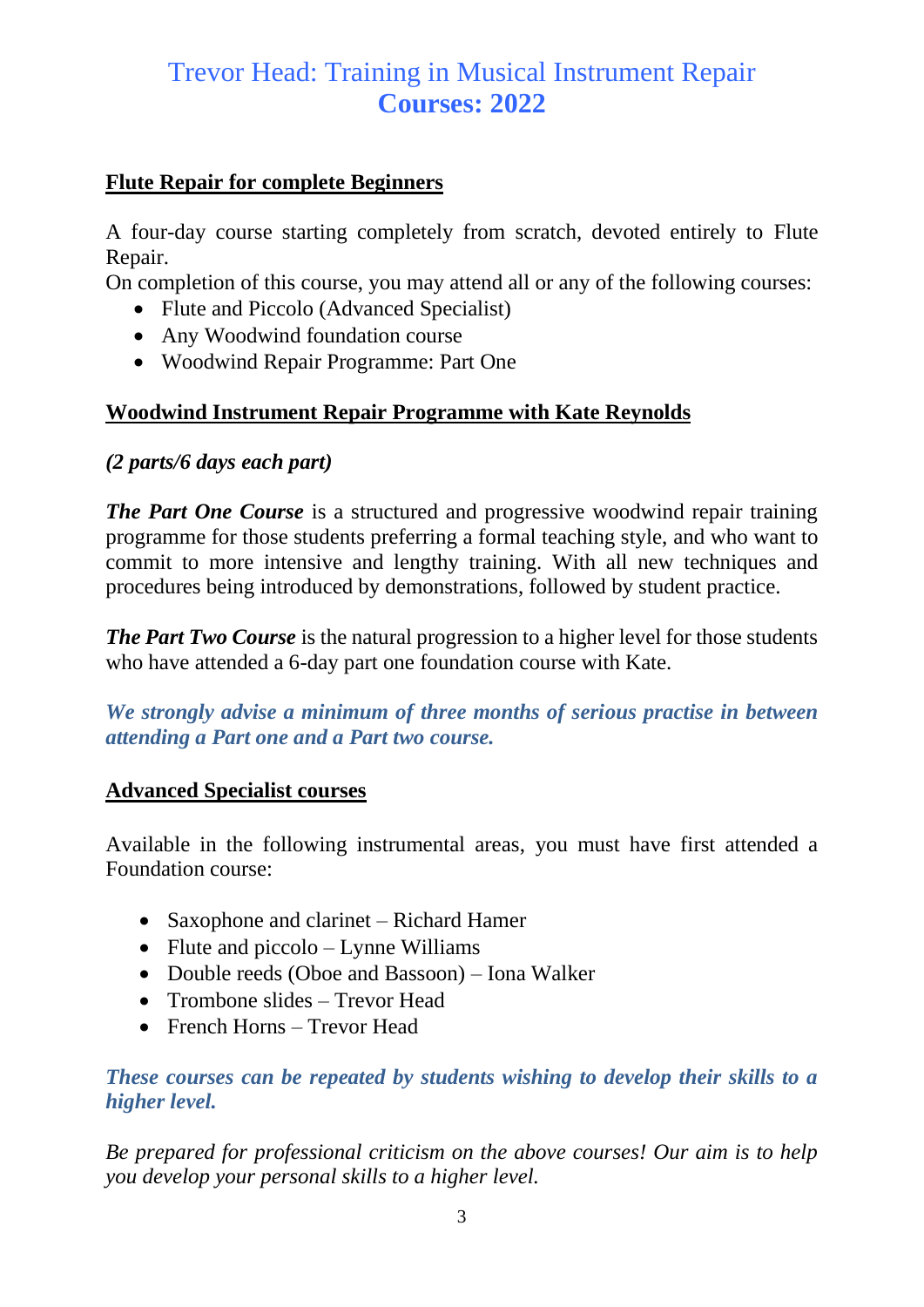### **'Saxophones Galore' – Gary Mills and Richard Hamer**

Repairing only saxophones, you will already have a good working knowledge of general woodwind repair techniques, gained from previously attending a woodwind repair foundation course here at the school, or perhaps having gained suitable repairing experience elsewhere.

Working alongside two of the country's leading saxophone repair specialists, you will further your knowledge and skills in this area of repair work. Dent removal, soldering, body straightening, tone hole levelling, repadding and much more.

*This course can be repeated by students wishing to develop their skills to a higher level.*

## **Brass Instrument Repair courses**

### **Foundation Brass Instrument Repair Courses with Trevor Head**

No previous experience is required for this course!

This is the longest running of our foundation courses. Since 1973 Trevor has been training students, many of whom have subsequently held prominent positions in repair companies or have run their own successful repair and/or instrument making businesses.

Techniques and procedures are taught through demonstration, followed by student practice. Actual repairs will be undertaken throughout the course.

Some tool making projects will also be undertaken during the course, and there will be an opportunity to purchase a limited selection of repairer's tools and materials.

*The full itinerary for this course is available on request!*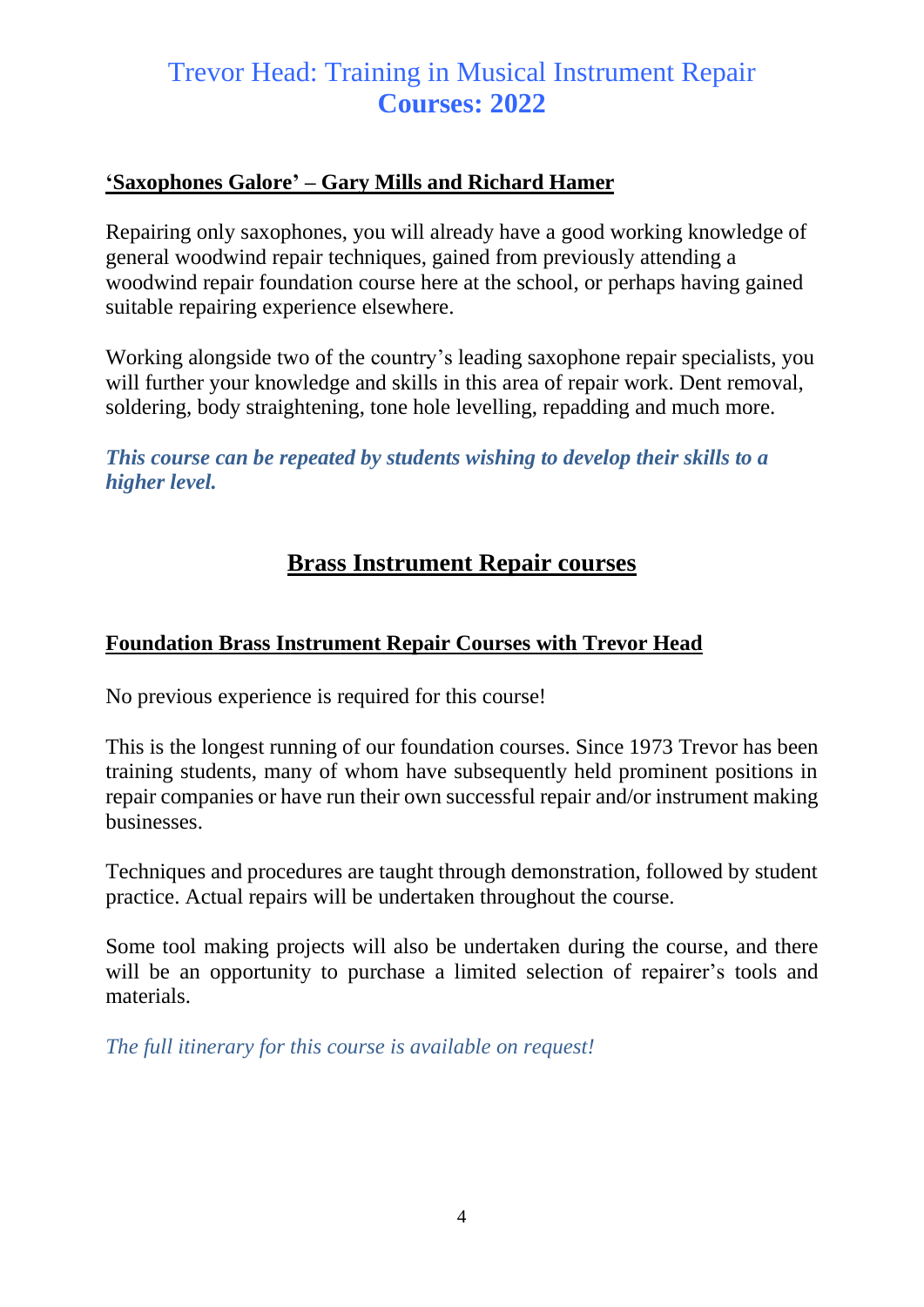### **Trombone slide repair and re-alignment – Trevor Head**

Concentrating on the repair and re-alignment of trombone slides, eligible students must have first attended a brass instrument foundation course, or gained suitable repairing experience elsewhere!

Dent removal techniques, checking for straightness using a 'back lit' engineers' straight edge and complete re-building will be at the core of this course.

There is a choice of a two, or three-day option for the trombone slide repair enthusiast. The repair component is the same for both courses, but on the three-day course some specialist tool-making projects will be undertaken selected from the following:

- Slide levelling and rebuilding jig
- Trombone slide mandrels
- Tube 'rounding' burnisher

*This course can be repeated by students wishing to develop their skills to a higher level.*

#### **Specialist French horn Repair**

This course will include full valve servicing (String and linkage) and dent removal from ALL parts of the instrument using ball irons where appropriate, and dent balls.

Obviously, skills learnt on this course (as with all other courses) are transferable to all other instruments in the Brass Instrument family.

The traditional use of the dent ball in conjunction with a driver will be demonstrated and available for students to practise.

Thorough chemical cleaning techniques will be discussed and demonstrated. Soldering without the need for dismantling will also be covered.

Some toolmaking may be undertaken if time permits; this could include a french horn adjustable support jig.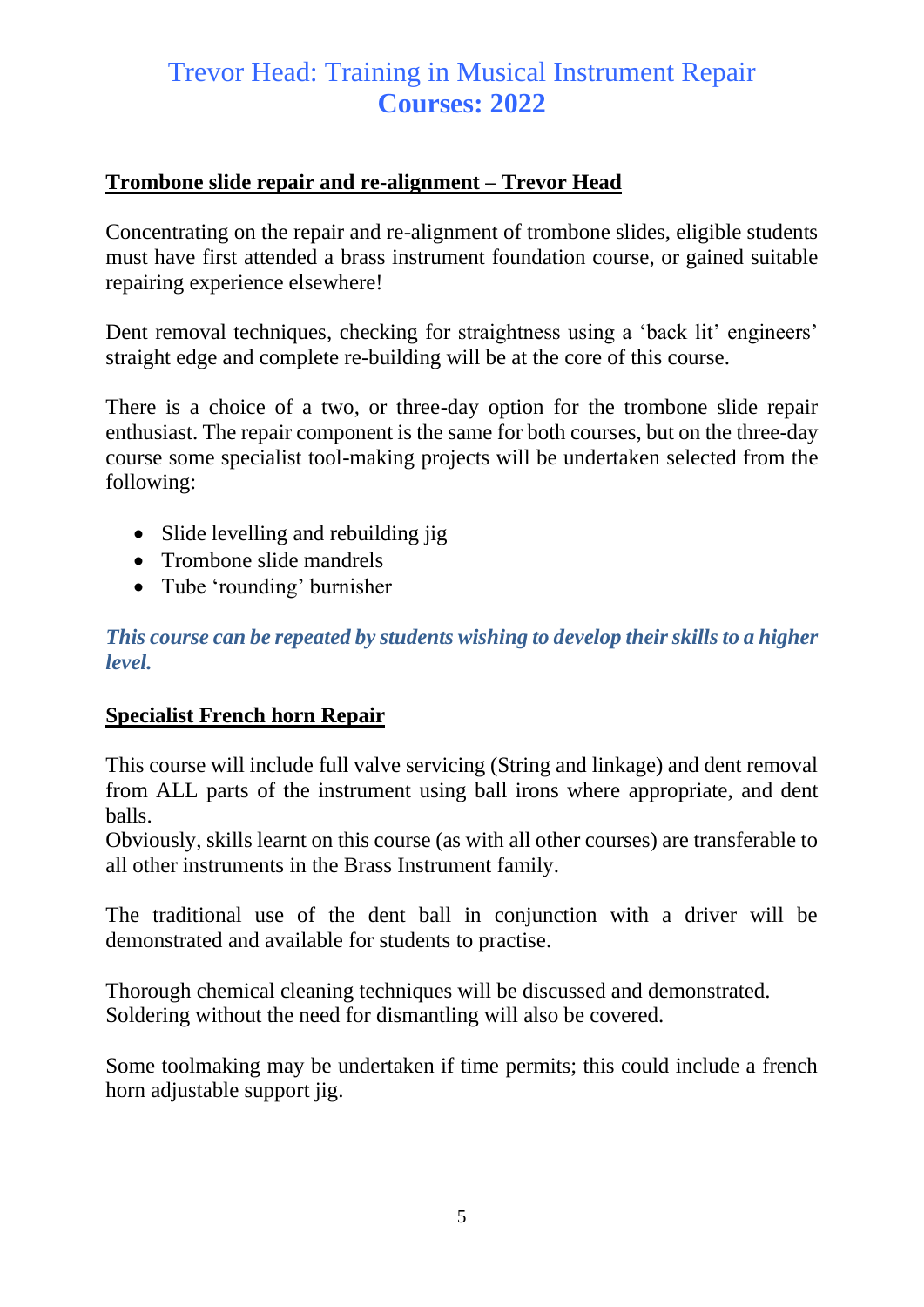### **Lifelong learning and support**

Ongoing learning enhances a sense of personal satisfaction and pride in your work and achievements, as well as furthering your career opportunities.

We would hope to develop a professional relationship with you, and to continue to engage with your individual requirements, and help you to develop your sense of personal achievement and increasing expertise to a highly professional level.

We are proud of our record in providing the invaluable help and support needed, once you have completed your course of training.

### **National Association of Musical Instrument Repairers - (NAMIR)**

Many past students are now professional members of NAMIR and are running their own successful repair businesses.

NAMIR student membership is an option for all students completing a foundation course. Professional membership is also available to suitably qualified candidates.

### **Certificates of attendance:**

The school awards its own certificates of attendance, which will be awarded on the final day of your course.

#### **Tools and materials**

Your tutor may suggest a 'starter' tool kit for those students wishing to own their own tools. This is not compulsory, as all tools needed for your course are provided.

Because of the extremely high cost of repairer's materials, some items used for general practice and repairs to your own instruments will be charged for at cost price.

This will include such items as pads, springs, cork and any spare parts required for a specific repair. These will be provided by your tutor, and you will pay her/him directly for items used.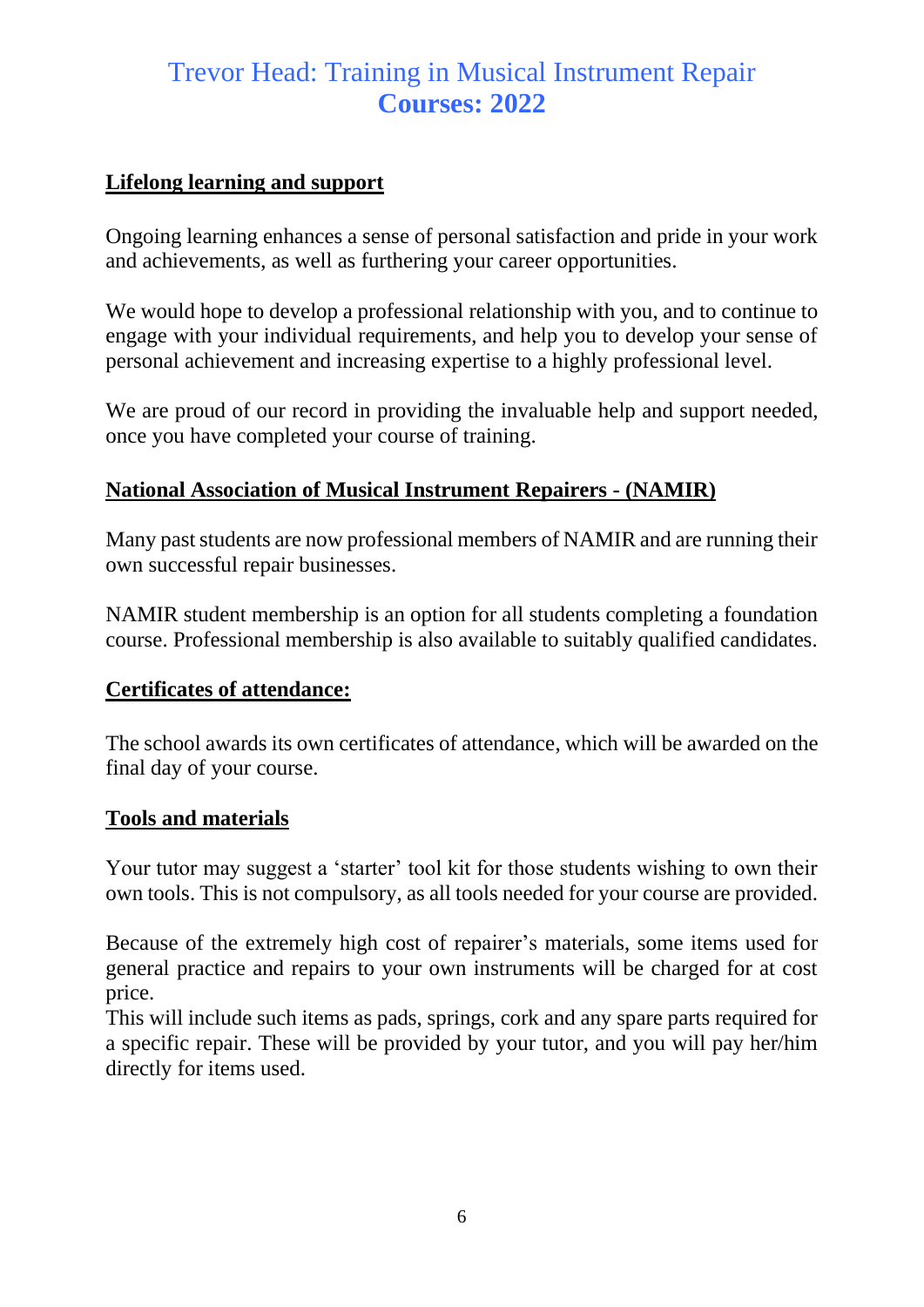#### **Instruments to work on during the course**

Please arrange to bring your own instruments with you to work on during the course. We are sometimes able to provide instruments for those travelling with limited luggage capacity. Please discuss this with your course tutor once you have completed your enrolment.

As a general guide, you will need two or three instruments to work on when attending a course. We strongly advise bringing the very best quality instruments that you can find. Your tutor will advise you once you have enrolled.

#### **Important information on which instruments to bring with you:**

Avoid bringing poor quality instruments to work on. A well-engineered instrument, manufactured from good quality materials will assist, not hinder the learning process. Vintage instruments too, should be avoided if at all possible, as these generally present repair problems which are often beyond the scope of trainee instrument repairers.

#### **Accommodation during your course**

Accommodation during the course is not included in the course fee.

Some self-catering and bed and breakfast accommodation is available close to the school. There will be a greater choice available to students who have their own transport. Further information will be sent to you once you have enrolled on a course, or if requested.

#### **Lunches and refreshments**

Packed lunches are advisable, as there are no restaurants or cafes in the village. A large refrigerator and two microwave ovens are available for students to use.

Tea, coffee, soft drinks and biscuits are provided free of charge, and are available all day long for students to help themselves.

#### **Group sizes**

The size of each course group is usually between four and seven students, but generally averages at five throughout the year.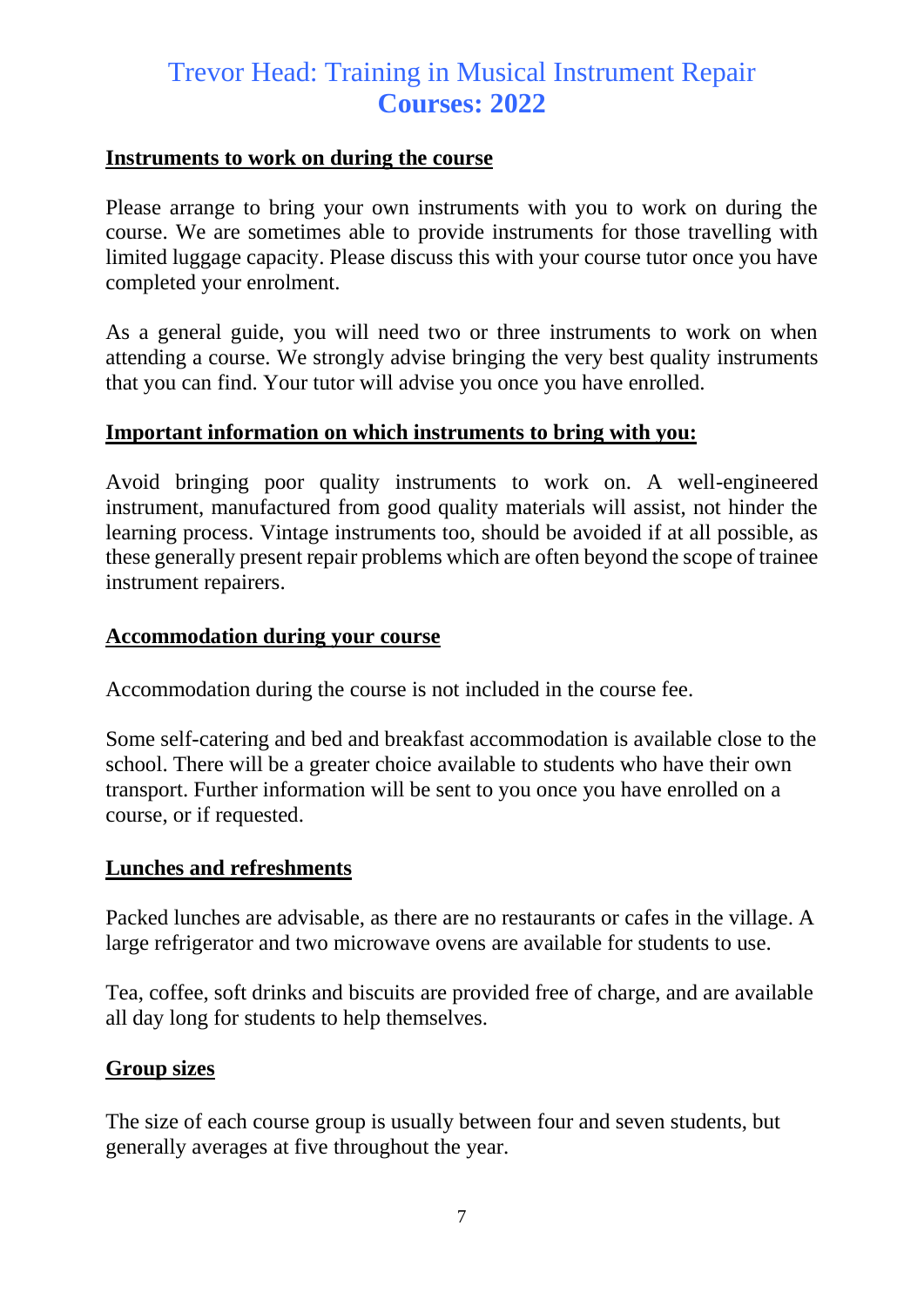#### **How to apply and pay for your course**

First of all, check that there is a place available on your preferred course. Do this by contacting Trevor by telephone, text message or Email:

Telephone: 07971 083089

Email: [trevorhead@btinternet.com](mailto:trevorhead@btinternet.com)

Send your completed enrolment form and course payment by post or as an email attachment. Bank payment details and an enrolment form will be sent to you once we know that you are going to attend a course.

*Please state clearly, how you intend to make your payment.*

#### **Successful enrolment on to a course**

You will be considered to have secured your place on a course, **only** when we have received your **fully completed enrolment form,** together with the **full course payment**. Completed enrolment forms can be overwritten and returned as an email attachment, or by post.

**\_\_\_\_\_\_\_\_\_\_\_\_\_\_\_**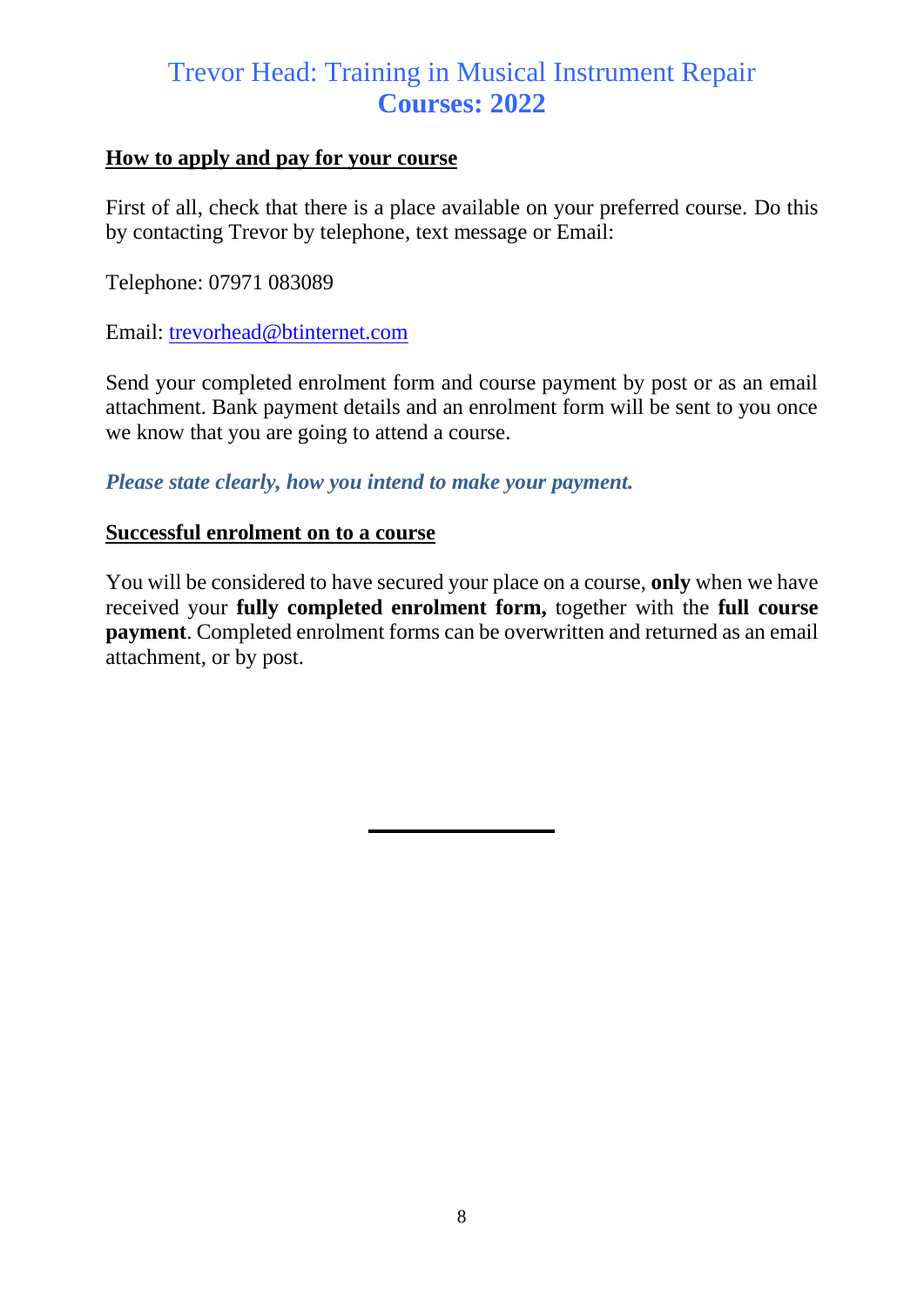## **Brass Instrument Repair courses – 2022**

| Brass repair (foundation)<br>$(5 \text{ days})$                                                                                       | April $10^{th}$ to $14^{th}$ | £1118.00                       |
|---------------------------------------------------------------------------------------------------------------------------------------|------------------------------|--------------------------------|
| Just Trombone Slides - slide repair and<br>re-alignment (2 days) No tool-making<br>on this course!                                    | June 4th to 5th              | £596.00                        |
| Specialist French Horn Repair<br>including full valve servicing (String)<br>and linkage) and dent removal from<br>ALL parts! (3 days) | July 11th to 13th            | £784.00                        |
| Trombone slides. Repairs, re-alignment<br>and associated specialist tool-making (3)<br>days)                                          | Aug $31st$ to Sept 2nd       | £784.00                        |
| One-to-one training available on any<br>brass repair or associated engineering<br>topic by arrangement!                               | $Dates - By$<br>arrangement  | Enquire for<br>pricing details |
| Brass repair (foundation)<br>$(5 \text{ days})$                                                                                       | Sept $26th$ to $30th$        | £1118.00                       |
| One-to-one training available on any<br>brass repair or associated engineering<br>topic by arrangement!                               | $Dates - By$<br>arrangement  | Enquire for<br>pricing details |

*All of the above courses are taught by Trevor Head.*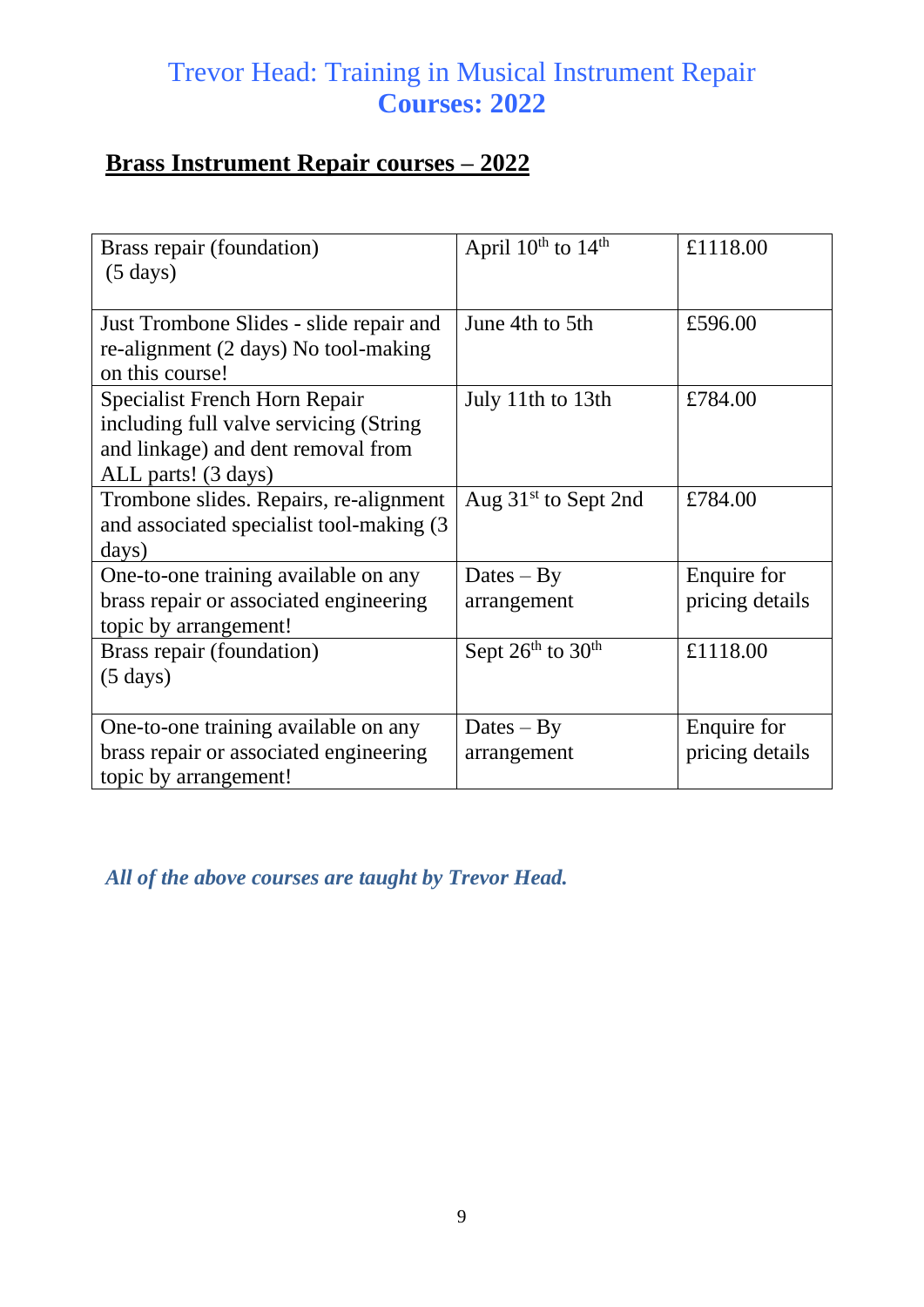## **Woodwind Instrument Repair Courses – 2022**

| Woodwind repair Foundation Course -        | March 21 <sup>st</sup> to 26 <sup>th</sup> | £1318.00        |
|--------------------------------------------|--------------------------------------------|-----------------|
| 6 days (KM)                                |                                            |                 |
| Flute Repair for complete beginners $-4$   | March 28 <sup>th</sup> to 31st             | £917.00         |
| days $(LW)$                                |                                            |                 |
| Woodwind repair Foundation Course -        | April $19th$ to $24th$                     | £1318.00        |
| 6 days (RH)                                |                                            |                 |
| Flute and Piccolo (Advanced specialist)    | May $7th$ to $10th$                        | £917.00         |
| $-4$ days (LW)                             |                                            |                 |
| Double Reed Repair Workshop - Sort         | May 19 <sup>th</sup> to 21 <sup>st</sup>   | £784.00         |
| problems, learn new skills working on      |                                            |                 |
| the oboe and bassoon $-3$ days (IW)        |                                            |                 |
| Saxophone Repair for complete              | May $23^{\text{rd}}$ to $26^{\text{th}}$   | £917.00         |
| beginners $-4$ days (RH)                   |                                            |                 |
| Saxophones Galore! Four days of            | June 27 <sup>th</sup> to 30 <sup>th</sup>  | £1118.00        |
| advanced and general repairs with          |                                            |                 |
| Richard Hamer and Gary Mills. Not to       |                                            |                 |
| be missed! Just like being in a            |                                            |                 |
| commercial workshop! (Some repairing       |                                            |                 |
| experience required)                       |                                            |                 |
| Saxophone and clarinet (Advanced           | July $18^{\text{th}}$ to $21^{\text{st}}$  | £917.00         |
| Specialist) - 4 days (RH)                  |                                            |                 |
| Woodwind repair Foundation Course -        | Aug $1st$ to $6th$                         | £1318.00        |
| 6 days (LW)                                |                                            |                 |
| Double Reed (Advanced Specialist) - 4      | Aug $8th$ to $11th$                        | £917.00         |
| days $(IW)$                                |                                            |                 |
| <b>Woodwind Repair Program:</b>            | Aug $22nd$ to $27th$                       | £1318.00        |
| Part Two - 6 days (KR)                     |                                            |                 |
| Woodwind Repair Program: Part One -        | Oct 9 <sup>th</sup> to $14$ <sup>th</sup>  | £1318.00        |
| 6 days (KR)                                |                                            |                 |
| <b>Woodwind repair Foundation Course -</b> | Oct 24 <sup>th</sup> to 29 <sup>th</sup>   | £1318.00        |
| 6 days (KM)                                |                                            |                 |
| One-to-one training available on any       | $\text{Dates} - \text{By}$                 | Enquire for     |
| tool-making or associated engineering      | arrangement                                | pricing details |
| topic by arrangement!                      |                                            |                 |

*Tutors: Richard Hamer (RH) Lynne Williams (LW) Caitriona (Iona) Walker (IW)*

*Keith Magnall (KM) Guest tutor: Gary Mills (GM) Kate Reynolds (KR)*